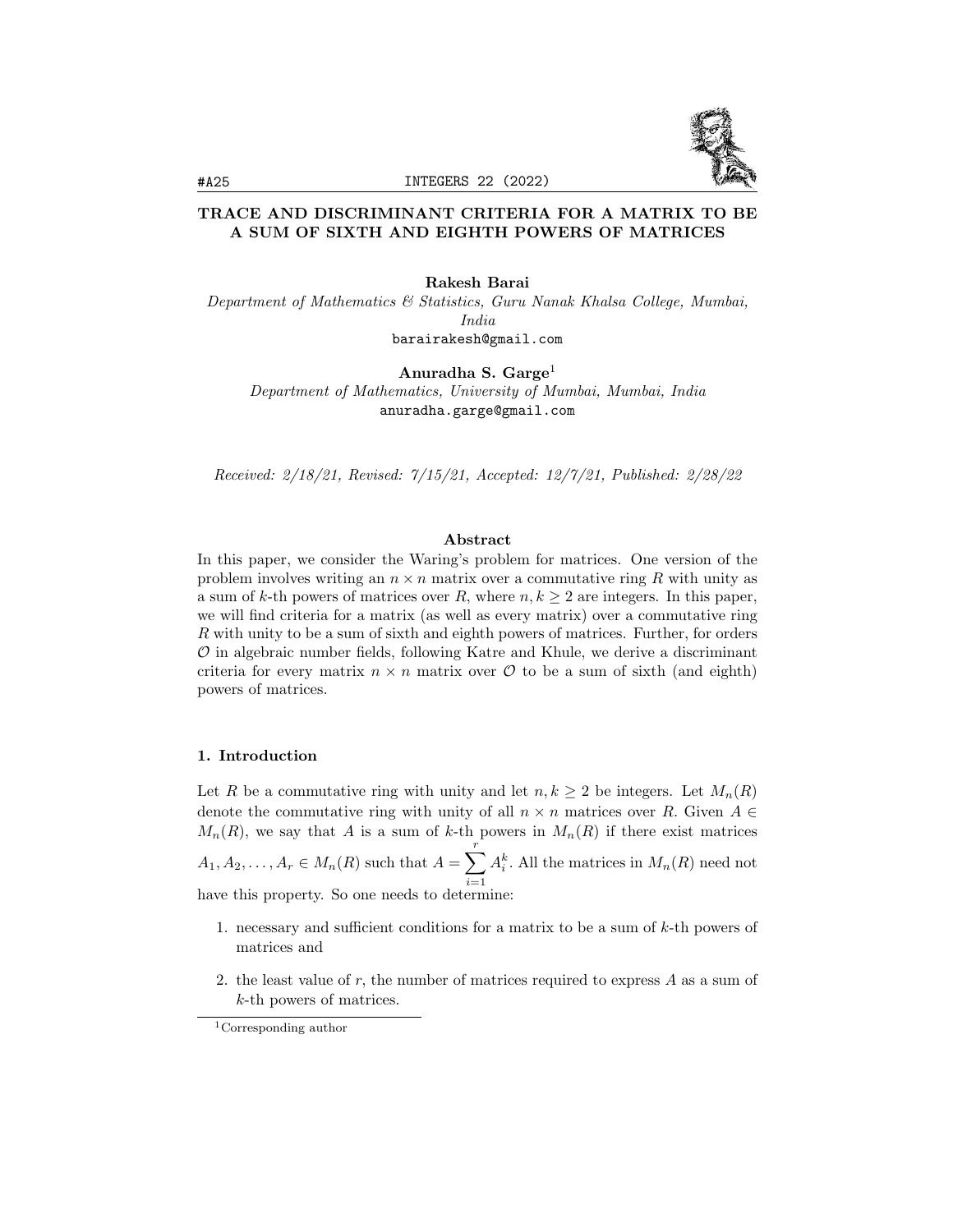This is known as the classical Waring's problem for matrices after the British mathematician Edward Waring who was the first to describe such a problem for integers. This problem was studied by L. Carlitz and M. Newman over the integers (see [1] and [8]) and further by M. Griffin and M. Krusemeyer over fields (see [3]). L. N. Vaserstein as well as D. R. Richman studied this problem over commutative rings (see [9] and [10]). The majority of the above mathematicians had given the criteria (and the number of matrices required) for a matrix of size two, to be a sum of squares of matrices. M. Griffin and M. Krusemeyer had given the criteria for matrices of sizes two, three and four to be a sum of squares (see [3], Propositions 3.3, 3.4 and 3.5). It was L. N. Vaserstein who gave a trace criterion for a matrix of size  $n \geq 2$  to be a sum of squares of matrices. We recall his theorem below.

**Theorem 1.1** ([10], Theorem 1). Let R be a ring with unity. Then for any integer  $n \geq 2$ , a matrix  $A \in M_n(R)$  is a sum of squares if and only if Tr A is a sum of squares in the ring  $R/2R$ , where Tr A denotes the trace of the matrix A.

It was D. R. Richman who gave the trace criterion for an  $n \times n$  matrix to be a sum of k-th powers of matrices, provided  $n > k > 2$ , in the following theorem.

**Theorem 1.2** ([9], Proposition 4.2). Let R be a commutative ring with unity. If  $n \geq k \geq 2$  are integers, then the following statements are equivalent.

- (1)  $A \in M_n(R)$  is a sum of k-th powers in  $M_n(R)$ .
- (2)  $A \in M_n(R)$  is a sum seven k-th powers in  $M_n(R)$ .
- (3)  $A \in M_n(R)$  and for every prime power  $p^e$  dividing k, there exist elements  $x_0, x_1, \ldots, x_e$  (depending on p) in R such that

$$
Tr A = x_0^{p^e} + px_1^{p^{e-1}} + \cdots + p^e x_e.
$$

Moreover if  $k = p$  is a prime, in statement (2) "seven" is replaced by "five" and statement (3) simplifies to Tr  $A = x_0^p + px_1$ , for some  $x_0, x_1 \in R$ .

We will record here another nice result from Richman's paper, especially for trace zero matrices.

**Theorem 1.3** ([9], Proposition 5.5). Let  $n, k \geq 2$  be integers. Let  $A \in M_n(R)$ be such that Tr  $A \equiv 0 \pmod{k!R}$ . Then, A is a sum of k-th powers of matrices in  $M_n(R)$ . In particular, if Tr A is zero then A is a sum of k-th powers in  $M_n(R)$ .

In fact, refined results were obtained by S. A. Katre and S. A. Khule for orders in algebraic number fields. Let  $K$  be an algebraic number field of degree  $n$ . A subring of K with unity which is also a  $\mathbb Z$ -module of K of rank n is called an order of K.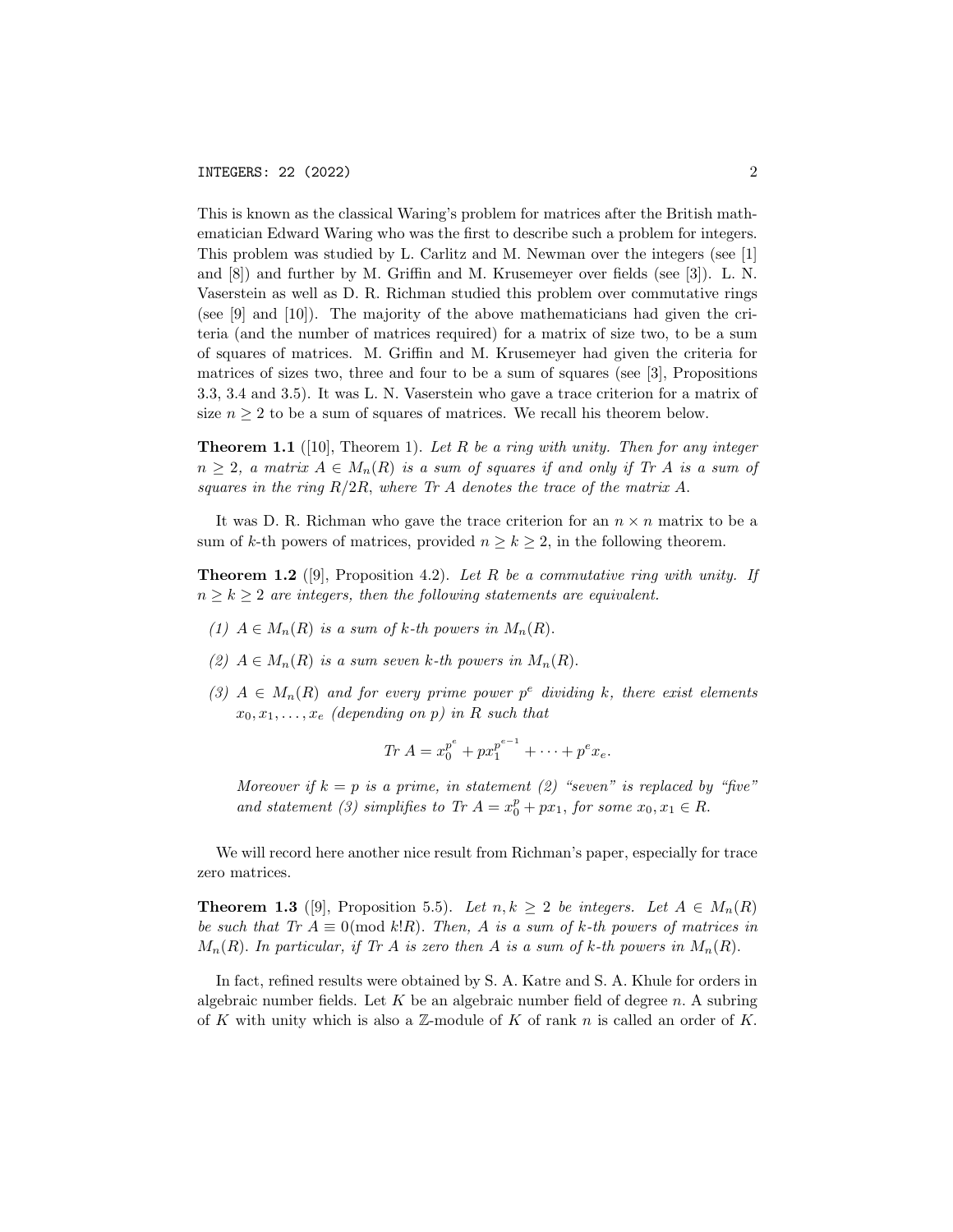Let  $\mathcal O$  be an order of K. The following theorem gives the discriminant criterion by the above authors for a matrix to be a sum of  $k$ -th powers of matrices over  $\mathcal{O}$ .

**Theorem 1.4** ([5], Theorem 1). Let  $\mathcal O$  be an order of a number field K and let  $n \geq k \geq 2$  be integers. Then every matrix  $A \in M_n(\mathcal{O})$  is a sum of k-th powers in  $M_n(\mathcal{O})$  if and only if  $(k, disc \mathcal{O}) = 1$ .

Coming back to the trace condition in Theorem 1.2, the restriction  $n \geq k$  was removed via the generalized trace criteria given by S. A. Katre and the second author in the form of the following theorem.

**Theorem 1.5** ([4], Theorem 3.1). Let R be a commutative ring with unity and let  $n, k \geq 2$  be integers. Let  $A \in M_n(R)$ . Then the following statements are equivalent.

- (1) A is a sum of k-th powers of matrices in  $M_n(R)$ .
- (2) Tr A is a sum of traces of k-th powers of matrices in  $M_n(R)$ .
- (3) Ir A is in the subgroup of R generated by the traces of k-th powers of matrices in  $M_n(R)$ .
- (4) Tr A is in the subgroup of R generated by the traces of k-th powers of matrices in  $M_n(R)$  (mod k!R).
- (5) Ir A is a sum of traces of k-th powers of matrices in  $M_n(R)$  (mod k!R).

In the same paper, the proof of the following theorem was given, which we shall use here also.

**Theorem 1.6** ([4], Theorem 3.5). Let R be a commutative ring with unity and let  $n \geq m \geq 1$  and  $k \geq 2$  be integers. If every matrix in  $M_m(R)$  is a sum of k-th powers of matrices in  $M_m(R)$ , then every matrix in  $M_n(R)$  is also a sum of k-th powers of matrices in  $M_n(R)$ .

The motivation for this paper comes from the following theorems due to S. A. Katre and the second author (see [2], [4]).

**Theorem 1.7.** Let R be a commutative ring with unity and let  $n \geq 2$  be an integer. Let  $k = 3, 4, 5, 7$ . Then the following statements are equivalent.

- (1) Every matrix in  $M_n(R)$  is a sum of k-th powers of matrices in  $M_n(R)$ .
- (2) For every prime p dividing k, every element of R is a p-th power (mod  $pR$ ). Further, if  $\mathcal O$  is an order in an algebraic number field, these conditions are equivalent to  $(p, \text{ disc}(0)) = 1$ .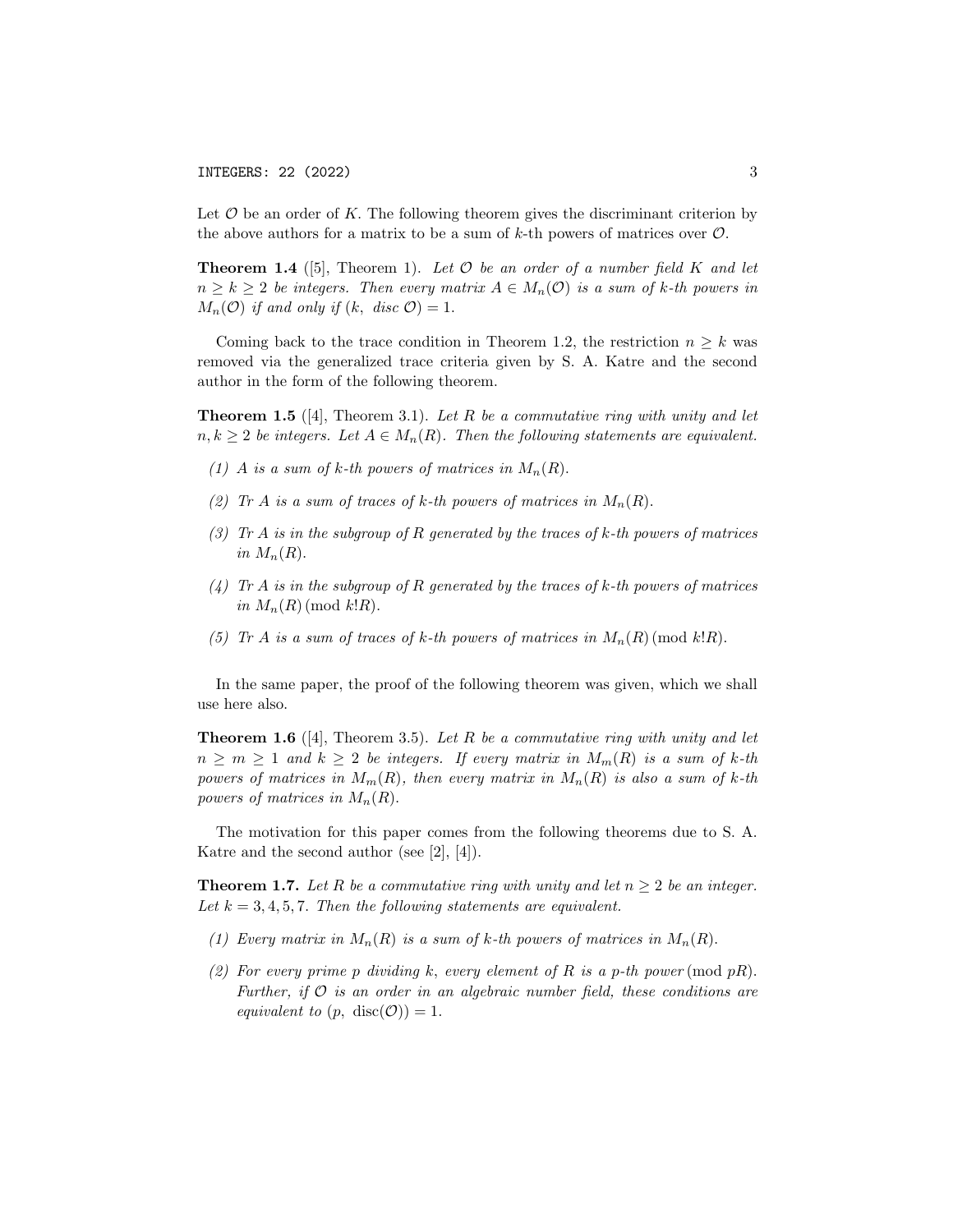In this paper we shall derive similar results for  $n \geq 2$  and  $k = 6, 8$ . All the proofs are based on a detailed analysis of traces of sixth and eighth power of matrices. The results obtained here are stated below.

**Theorem 1.8.** Let R be a commutative ring with unity and let  $n \geq 2$  be an integer.

- (a) The following statements are equivalent.
	- (1) Every matrix in  $M_n(R)$  is a sum of sixth powers of matrices in  $M_n(R)$ .
	- (2) Every element of R is a square  $(\text{mod } 2R)$  and also a cube  $(\text{mod } 3R)$ . Further, if  $\mathcal O$  is an order in an algebraic number field, these conditions are equivalent to  $(6, \text{ disc}(0)) = 1$ .
- (b) The following statements are equivalent.
	- (1) Every matrix in  $M_n(R)$  is a sum of eighth powers of matrices in  $M_n(R)$ .
	- (2) Every element of R is a square (mod 2R). Further, if  $\mathcal O$  is an order in an algebraic number field, the conditions are equivalent to  $(2, \text{ disc}(0)) = 1$ .

We would like to mention here that recently S. A. Katre, Wadikar K. G. and Deepa Krishnamurthi (see [6] and [7]) have obtained various results for matrices over non-commutative rings too as sums of powers of matrices.

### 2. Criteria for Matrices as Sums of Sixth Powers

We prove in this section, trace related results regarding sixth powers of matrices. This is the first composite, non-prime power under consideration. We have two subsections: the first one having results on  $2 \times 2$  matrices and the second one on  $n \times n$  matrices, where  $n \geq 3$ .

# 2.1. Two-by-two Matrices

**Lemma 2.1.** Let  $A \in M_2(R)$  be such that  $A = B^6$ , for some  $B \in M_2(R)$ . Then there exist  $t, \delta \in R$  such that  $Tr A = t^6 - 6t^4\delta + 9t^2\delta^2 - 2\delta^3$ .

*Proof.* For any  $B' \in M_2(R)$ , we have the equation  $B'^2 = (\text{Tr } B')B' - (\text{det } B')I_2$ . Hence, if  $B' = B$  where  $t = \text{Tr } B$  and  $\delta = \det B$ , we get  $B^2 = tB - \delta I_2$ . This gives that Tr  $B^2 = t^2 - 2\delta$ . It now follows that  $B^3 = tB^2 - \delta B$  and hence Tr  $B^3 =$  $t(t^2 - 2\delta) - \delta(t) = t^3 - 3t\delta.$ 

Thus for  $A = B^6$ , choosing  $B' = B^3$  above gives  $A = (B^3)^2 = (\text{Tr } B^3)B^3$  –  $(\det B^3)I_2$ . Hence from the above calculations, we get that Tr  $A = (t^3 - 3t\delta)^2 - 2\delta^3 =$  $t^6 - 6t^4\delta + 9t^2\delta^2 - 2\delta^3$ .  $\Box$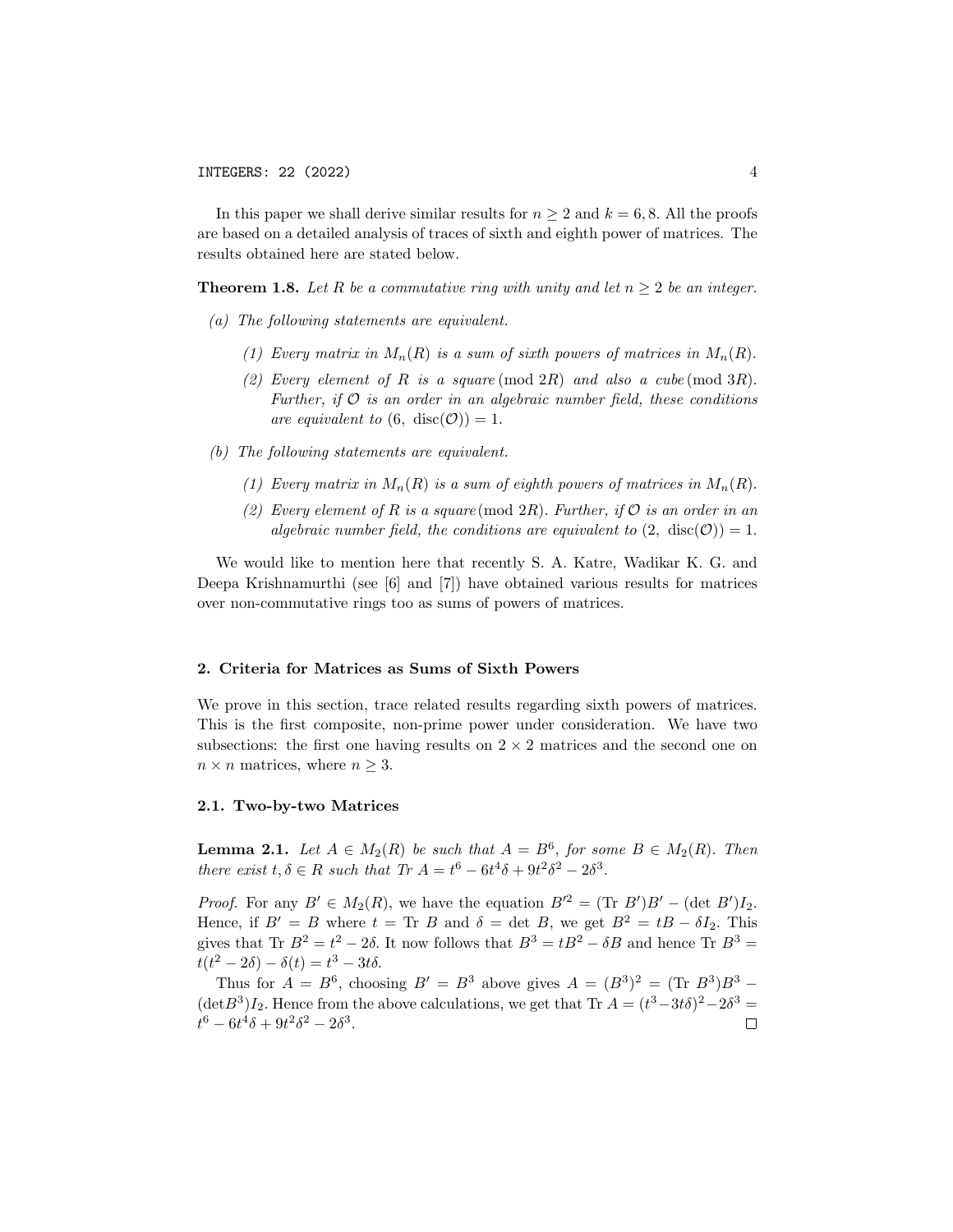Motivated by the above lemma, given a commutative ring  $R$  with unity we shall consider the set of traces of sixth powers of matrices modulo 6R and in fact prove that it is a subgroup of R.

**Lemma 2.2.** Let  $R$  be a commutative ring with unity. Define the set

$$
S = \left\{ x_0^6 - 2x_1^3 + 3x_2^2 \ (\text{mod } 6R) : x_0, x_1, x_2 \in R \right\}.
$$

Then S is a subgroup of R.

*Proof.* It is enough to prove S is closed under addition and every element of S has an additive inverse.

In order to prove that  $S$  is closed under addition, we note the identities:

- (i)  $(x+y)^3 = x^3 + 3x^2y + 3yx^2 + y^3$ . Hence  $-2(x+y)^3 \equiv -2x^3 2y^3 \pmod{6R}$ .
- (ii)  $(z+w)^2 = z^2 + 2zw + w^2$ . Hence  $3(z+w)^2 \equiv 3z^2 + 3w^2 \pmod{6R}$ .
- (iii) Using the above two identities, we see that  $(s+t)^6 = s^6 + 6s^5t + 15s^4t^2 +$  $20s^3t^3 + 15s^2t^4 + 6st^5 + t^6 \equiv s^6 + t^6 + 3(st^2 + s^2t)^2 + 2s^3t^3 \pmod{6R}.$

We now prove that S is closed under addition as follows: let  $\alpha, \beta \in S$ . Hence, there exist  $x_0, x_1, x_2, y_0, y_1, y_2 \in R$  such that  $\alpha = x_0^6 - 2x_1^3 + 3x_2^2 \pmod{6R}$  and  $\beta = y_0^6 - 2y_1^3 + 3y_2^2 \pmod{6R}$ . Hence using the above relations we get that

 $\alpha + \beta \pmod{6R} \equiv (x_0^6 - 2x_1^3 + 3x_2^2) + (y_0^6 - 2y_1^3 + 3y_2^2) \pmod{6R}$ 

$$
\equiv (x_0 + y_0)^6 - 2(x_0y_0)^3 + 3(x_0y_0^2 + x_0^2y_0)^2 - 2(x_1 + y_1)^3 + 3(x_2 + y_2)^2 \pmod{6R}
$$
  

$$
\equiv (x_0 + y_0)^6 - 2(x_0y_0 + x_1 + y_1)^3 + 3(x_0^2y_0 + x_0y_0^2 + x_2 + y_2)^2 \pmod{6R}.
$$

Choose  $z_0 = x_0 + y_0$ ,  $z_1 = x_0y_0 + x_1 + y_1$ ,  $z_2 = x_0^2y_0 + x_0y_0^2 + x_2 + y_2$ , to get that  $\alpha + \beta = z_0^6 - 2z_1^3 + 3z_2^2 \pmod{6R}$ . This completes the proof that S is closed under addition. Note now that for any  $a \in S$ , we have that  $a, 2a, 3a, \ldots, 6a \in S$ . In fact,  $6a = 0$  in S and thus  $0 = a + 5a = 5a + a$  in S gives that  $-a = 5a$ . As  $5a$  is in S, this proves that every element of S has an additive inverse in S. Therefore S is a subgroup of R.  $\Box$ 

**Theorem 2.3.** Let R be a commutative ring with unity. Then  $A \in M_2(R)$  is a sum of sixth powers of matrices in  $M_2(R)$  if and only if Tr  $A \text{ (mod } 6R) \in S$ .

*Proof.* Let  $A = \sum_{i=1}^{k} A_i^6$ , where  $A, A_i \in M_2(R)$  for  $1 \leq i \leq k$ . By Lemma 2.1, there exist  $x_{i0}, x_{i1}, x_{i2} \in R$  such that Tr  $A_i^6 \equiv x_{i0}^6 - 2x_{i1}^3 + 3x_{i2}^2 \pmod{6R}$ . Hence, Tr  $A \equiv \sum_{i=1}^{k}$  Tr  $A_i^6 \pmod{6R} \equiv \sum_{i=1}^{k} (x_{i0}^6 - 2x_{i1}^3 + 3x_{i2}^2) \pmod{6R}$ . Since each term of this summation is in  $S$  and  $S$  is additively closed, from Lemma 2.2 we get that Tr  $A \text{ (mod } 6R) \in S$ .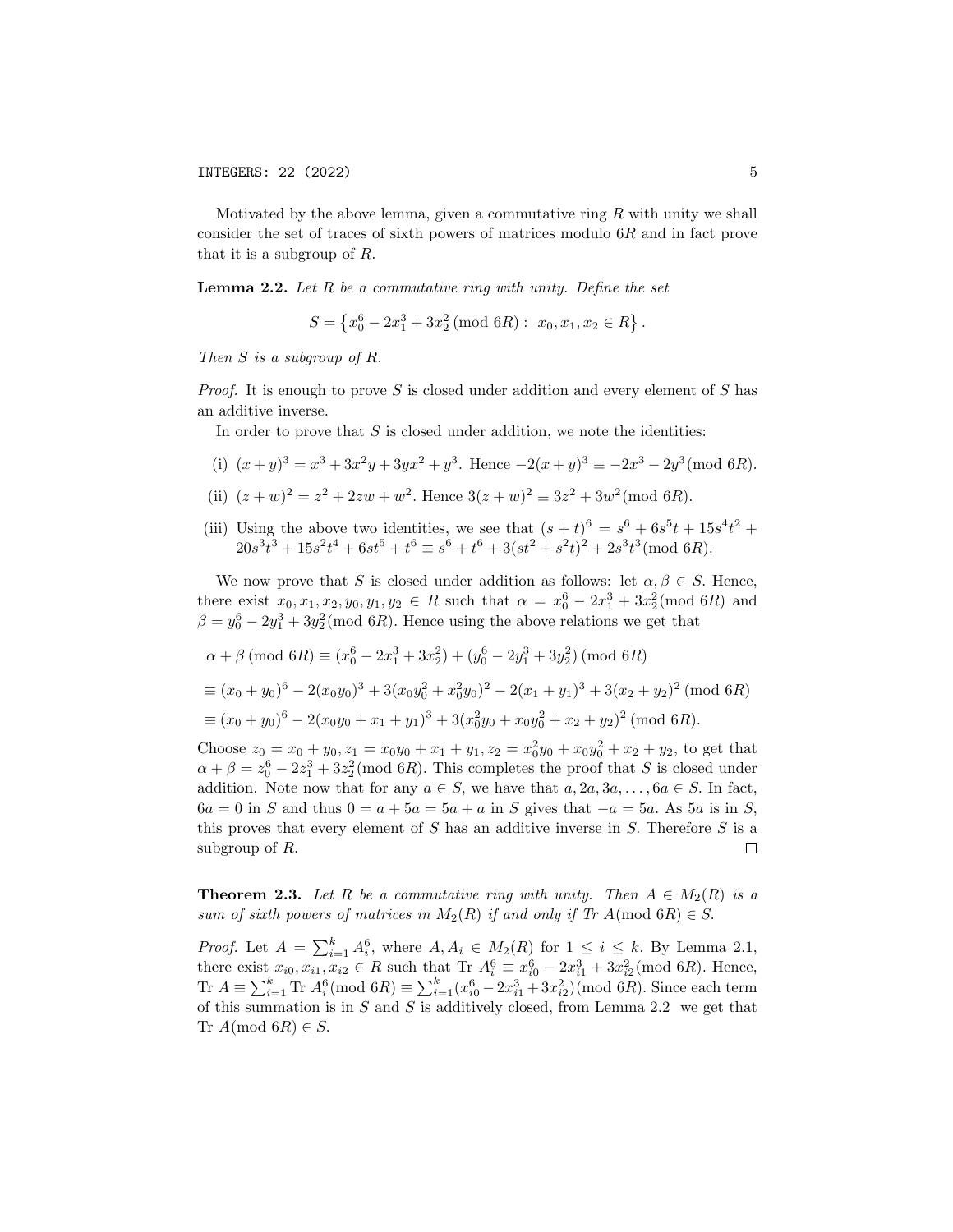Conversely assume  $A \in M_2(R)$  with Tr  $A \text{ (mod } 6R) \in S$ . Therefore,

$$
\begin{array}{rcl}\n\text{Tr}\ A & = & x^6 - 2y^3 + 3z^2 + 6b' \quad \text{for some}\ b' \in R \\
& = & x^6 - 2y^3 + (2z^3 + 3z^2 - 6z + 2) - 2z^3 - 2 + 6z + 6b' \\
& = & \text{Tr}\begin{pmatrix} x & 0 \\ 0 & 0 \end{pmatrix}^6 + \text{Tr}\begin{pmatrix} 0 & y \\ -1 & 0 \end{pmatrix}^6 + \text{Tr}\begin{pmatrix} 1 & -z + 1 \\ -1 & 0 \end{pmatrix}^6 \\
& + \text{Tr}\begin{pmatrix} 0 & z \\ -1 & 0 \end{pmatrix}^6 + \text{Tr}\begin{pmatrix} 0 & 1 \\ -1 & 0 \end{pmatrix}^6 + 6(z + b'). \\
\text{Let}\ A_1 = \begin{pmatrix} x & 0 \\ 0 & 0 \end{pmatrix}, A_2 = \begin{pmatrix} 0 & y \\ -1 & 0 \end{pmatrix}, A_3 = \begin{pmatrix} 1 & -z + 1 \\ -1 & 0 \end{pmatrix}, A_4 = \begin{pmatrix} 0 & z \\ -1 & 0 \end{pmatrix} \text{ and}\n\end{array}
$$

 $A_5 = \begin{pmatrix} 0 & 1 \\ -1 & 0 \end{pmatrix}$ . The above equations give Tr( $A - \sum_{n=1}^5$  $i=1$  $A_i^6$  = 6( $z + b'$ ). Suppose we now prove that every element of the type  $6b, b \in R$ , is a sum of traces of sixth powers

of matrices, i.e., suppose we prove that  $6b = \sum_{j=1}^{s} \text{Tr } B_j^6$ , with  $B_j \in M_2(R)$ ;  $s \geq 1$ .

Then we get that 
$$
\text{Tr}(A - \sum_{i=1}^{5} A_i^6) = \text{Tr}(\sum_{j=1}^{s} B_j^6)
$$
, i.e.,  $\text{Tr}(A - \sum_{i=1}^{5} A_i^6 - \sum_{j=1}^{s} B_j^6) = 0$ .

By Theorem 1.3, we conclude that  $(A - \sum_{i=1}^{5} A_i^6 - \sum_{j=1}^{s} B_j^6)$  is a sum of sixth powers in  $M_2(R)$  and consequently A itself is also a sum of sixth powers in  $M_2(R)$ . Hence in order to prove  $\text{Tr } A$  is a sum of traces of sixth powers of matrices, the argument above shows that now it is enough to prove that every element of the type 6b,  $b \in R$ , is a sum of traces of sixth powers of matrices in  $M_2(R)$ . So consider,

$$
6b = (2b^3 + 9b^2 + 6b + 1) - 2b^3 - 9b^2 - 1
$$
  
\n
$$
= (2b^3 + 9b^2 + 6b + 1) - 2b^3 + (-12b^2 + 3b^2) - 1
$$
  
\n
$$
= \text{Tr}\begin{pmatrix} 1 & -b \\ -1 & 0 \end{pmatrix}^6 + \text{Tr}\begin{pmatrix} 0 & b \\ -1 & 0 \end{pmatrix}^6 + 2(2b^6 + 3b^4 - 6b^2 + 2)
$$
  
\n
$$
+ (2b^6 - 6b^4 + 3b^2 + 2) - 6b^6 - 6 - 1
$$
  
\n
$$
= \text{Tr}\begin{pmatrix} 1 & -b \\ -1 & 0 \end{pmatrix}^6 + \text{Tr}\begin{pmatrix} 0 & b \\ -1 & 0 \end{pmatrix}^6 + 2 \text{ Tr}\begin{pmatrix} -1 & b^2 - 1 \\ 1 & 0 \end{pmatrix}^6 +
$$
  
\n
$$
\text{Tr}\begin{pmatrix} -b & b^2 - 1 \\ -1 & 0 \end{pmatrix}^6 + 3 \text{ Tr}\begin{pmatrix} 0 & b^2 \\ -1 & 0 \end{pmatrix}^6 - 8 + 1
$$
  
\n
$$
= \text{Tr}\begin{pmatrix} 1 & -b \\ -1 & 0 \end{pmatrix}^6 + \text{Tr}\begin{pmatrix} 0 & b \\ -1 & 0 \end{pmatrix}^6 + 2 \text{ Tr}\begin{pmatrix} -1 & b^2 - 1 \\ 1 & 0 \end{pmatrix}^6 +
$$
  
\n
$$
\text{Tr}\begin{pmatrix} -b & b^2 - 1 \\ -1 & 0 \end{pmatrix}^6 + 3 \text{ Tr}\begin{pmatrix} 0 & b^2 \\ -1 & 0 \end{pmatrix}^6 + 4 \text{ Tr}\begin{pmatrix} 0 & 1 \\ -1 & 0 \end{pmatrix}^6 +
$$
  
\n
$$
\text{Tr}\begin{pmatrix} 1 & 0 \\ -1 & 0 \end{pmatrix}^6.
$$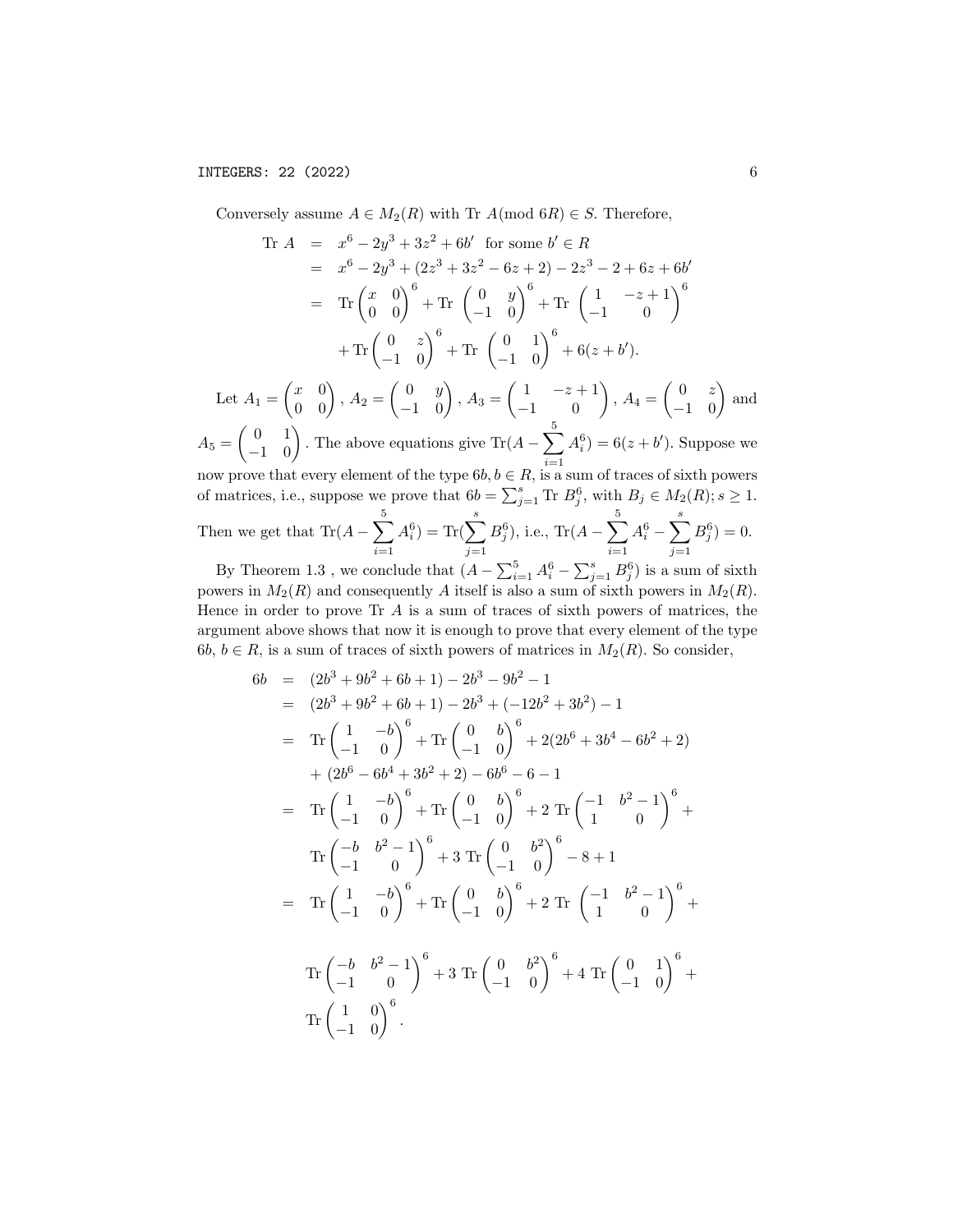Applying the above with b replaced by  $z + b'$ , we get that  $6(z + b')$  is a sum of traces of sixth powers in  $M_2(R)$ . This completes the proof that if  $A \in M_2(R)$  with Tr  $A \text{ (mod } 6R) \in S$ , then A is a sum of sixth powers in  $M_2(R)$ .  $\Box$ 

Having obtained conditions for a single  $2 \times 2$  matrix over R to be a sum of sixth powers of matrices, we now find an equivalent condition for every  $2 \times 2$  matrix over R to be a sum of sixth powers of matrices.

**Corollary 2.4.** Let R be a commutative ring with unity. The following statements are equivalent.

- (1) Every matrix in  $M_2(R)$  is a sum of sixth powers of matrices in  $M_2(R)$ .
- (2) Every element of R is a square (mod 2R) and a cube (mod 3R).

*Proof.* We first prove (1) implies (2). Given  $\alpha \in R$ , consider  $A = \begin{pmatrix} \alpha & 0 \\ 0 & 0 \end{pmatrix} \in M_2(R)$ . By (1),  $A = \sum_{i=1}^{s} B_i^6$ , with  $B_i \in M_2(R)$ . Thus,  $A = \sum_{i=1}^{s} (B_i^3)^2 = \sum_{i=1}^{s} (B_i^2)^3$ , which shows that A is a sum of squares as well as a sum of cubes in  $M_2(R)$ . We first prove that every element of  $R$  is a square (mod  $2R$ ). By Theorem 1.1 and use of the identity  $(z+w)^2 \equiv z^2 + w^2 \pmod{2R}$ , it follows that  $\alpha = \text{Tr } A$  is a sum of squares and hence a square (mod 2R). Since  $\alpha \in R$  was arbitrary, we get that every element of R is a square (mod  $2R$ ). From Theorem 1.7 applied with  $n = 2$ and  $k = 3$ , it follows that every element of R is a cube (mod 3R). This completes the proof of  $(1)$  implies  $(2)$ .

We now prove (2) implies (1). Let  $A \in M_2(R)$ . Since every element of R is a square modulo 2R, there exist  $x_0, x_1 \in R$  such that Tr  $A = x_0^2 - 2x_1$ . Also since every element of R is a cube modulo 3R, there exist  $a_0, a_1, b_0, b_1$  in R such that  $x_0 = a_0^3 - 3a_1$  and  $x_1 = b_0^3 - 3b_1$ . Therefore Tr  $A = (a_0^3 - 3a_1)^2 - 2(b_0^3 - 3b_1) =$  $a_0^6 - 2b_0^3 + 3a_1^2 + 6(b_1 - a_0^3a_1 + a_1^2)$ . Hence, Tr  $A \text{(mod } 6R) \in S$  and by Theorem 2.3, we conclude that  $A \in M_2(R)$  is a sum of sixth powers of matrices in  $M_2(R)$ .  $\Box$ 

## 2.2.  $n \times n$  Matrices,  $n \geq 3$ .

We begin this section by stating a partial implication in Theorem 2.3 which holds for all  $n \geq 2$ . This fact uses the same idea as the one in the proof of Theorem 1.6.

Corollary 2.5. Let  $A \in M_n(R)$ ,  $n \geq 3$ . If Tr  $A \pmod{6R} \in S$ , then A is a sum of sixth powers of matrices in  $M_n(R)$ .

*Proof.* Let  $A \in M_n(R)$  such that Tr  $A \text{ (mod } 6R) \in S$ . Then there exist  $x, y, z, b \in R$ such that Tr  $A = x^6 - 2y^3 + 3z^2 + 6b$ . By Theorem 2.3, there exist  $A_i \in M_2(R)$ such that  $\sum_{i=1}^{r}$  Tr  $A_i^6 = x^6 - 2y^3 + 3x^2 + 6b =$  Tr A. For each i, define  $B_i =$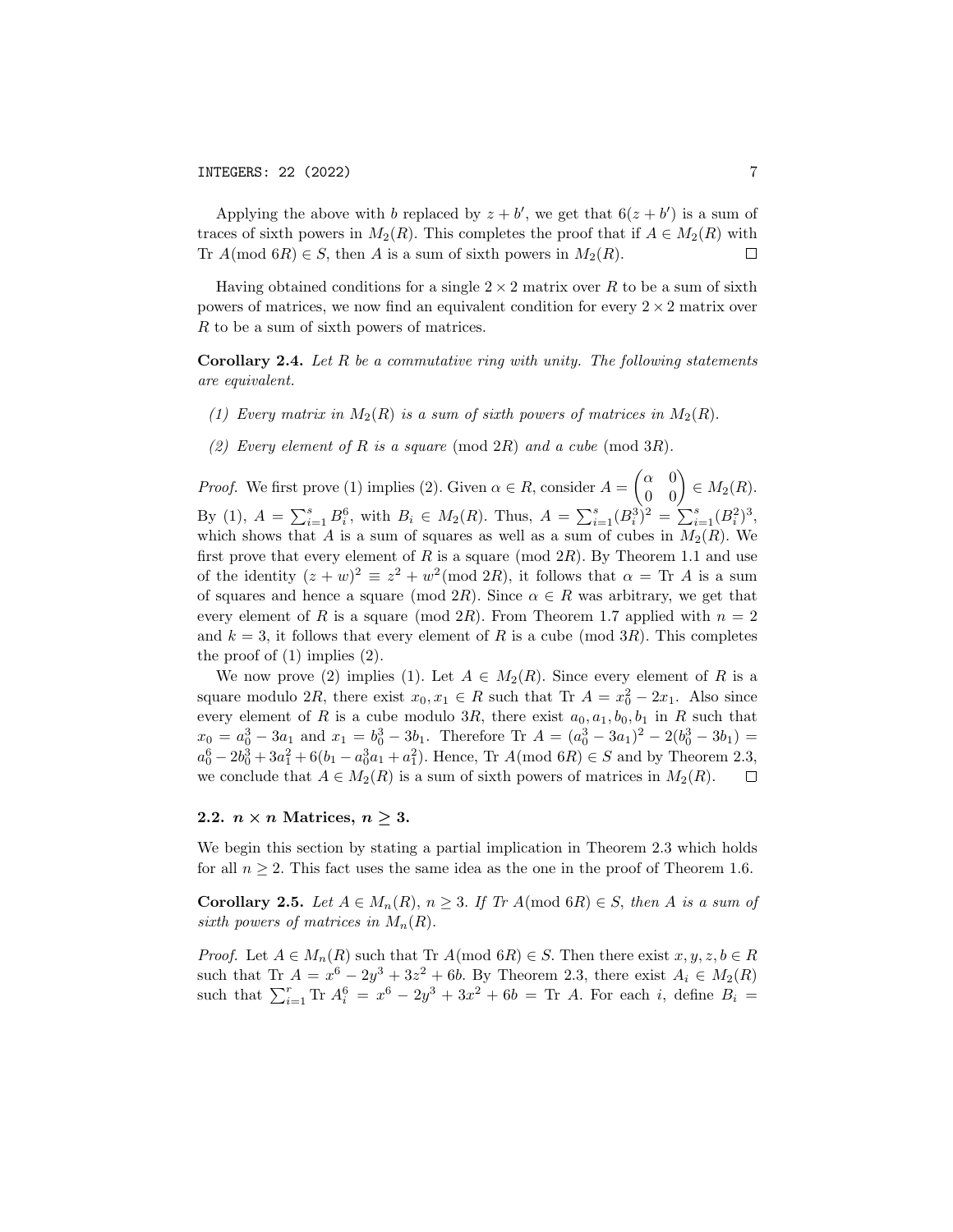INTEGERS: 22 (2022) 8

 $\sqrt{2}$  $A_i$  0 0  $0_{n-2}$  $\Big\} \in M_n(R)$ . Then Tr  $B_i^6 = \text{Tr } A_i^6$ . Hence, Tr $(A - \sum_{i=1}^r B_i^6) = 0$ . By Theorem 1.3, we conclude that A itself is a sum of sixth powers in  $M_n(R)$ .  $\Box$ 

We wish to continue our investigation for  $n \geq 3$ . Note that Corollary 2.4 above was motivated by the following result.

**Lemma 2.6** ([5], Lemma 2). Let R be a commutative ring with unity. Let  $n \geq k$ 2. Then the following statements are equivalent.

- (1) Every matrix in  $M_n(R)$  is a sum of k-th powers in  $M_n(R)$ .
- (2) Every matrix in  $M_n(R)$  is a sum of seven k-th powers in  $M_n(R)$ .
- (3) For every prime p dividing k, every element of R is a p-th power (mod  $pR$ ).

From Lemma 2.6, it follows that for all  $n \geq 6$ , every matrix in  $M_n(R)$  is a sum of sixth powers in  $M_n(R)$  if and only if every element of R is a square (mod 2R) and a cube (mod  $3R$ ). Hence, in view of Corollary 2.4, it now remains to prove the equivalence of conditions (1) and (3) of Lemma 2.6 above for sixth powers only when  $n = 3, 4$  and 5.

**Corollary 2.7.** Let R be a commutative ring with unity and  $n = 3, 4, 5$ . The following statements are equivalent.

- (1) Every matrix in  $M_n(R)$  is a sum of sixth powers of matrices in  $M_n(R)$ .
- (2) Every element of R is a square (mod 2R) and a cube (mod 3R).

*Proof.* We first prove (1) implies (2). For this note that if every  $A \in M_n(R)$  is a sum of sixth powers of matrices in  $M_n(R)$ , then it is a sum of squares of matrices in  $M_n(R)$  and also a sum of cubes of matrices in  $M_n(R)$ . Since  $n = 3, 4, 5$  are all greater than or equal to  $k = 2, 3$  we can now apply Lemma 2.6 in each of the cases  $n = 3, 4, 5$  above and  $k = 2, 3$  (for each value of n) to deduce that every element of R is a square (mod  $2R$ ) and a cube (mod  $3R$ ).

We now prove (2) implies (1). The fact that every element of R is a square  $\pmod{2R}$  and a cube  $\pmod{3R}$  implies exactly as in Corollary 2.4 (see the part (2) implies (1)) that the trace (mod  $6R$ ) of every matrix in  $M_n(R)$  lies in S. Hence, by Corollary 2.5, we get that  $A \in M_n(R)$  is a sum of sixth powers in  $M_n(R)$ .  $\Box$ 

The results proved in this section establish the following theorem:

**Theorem 2.8.** Let R be a commutative ring with unity and let  $n \geq 2$  be an integer. Then the following statements are equivalent.

- (1) Every matrix in  $M_n(R)$  is a sum of sixth powers of matrices in  $M_n(R)$ .
- (2) Every element of R is a square (mod  $2R$ ) and a cube (mod  $3R$ ).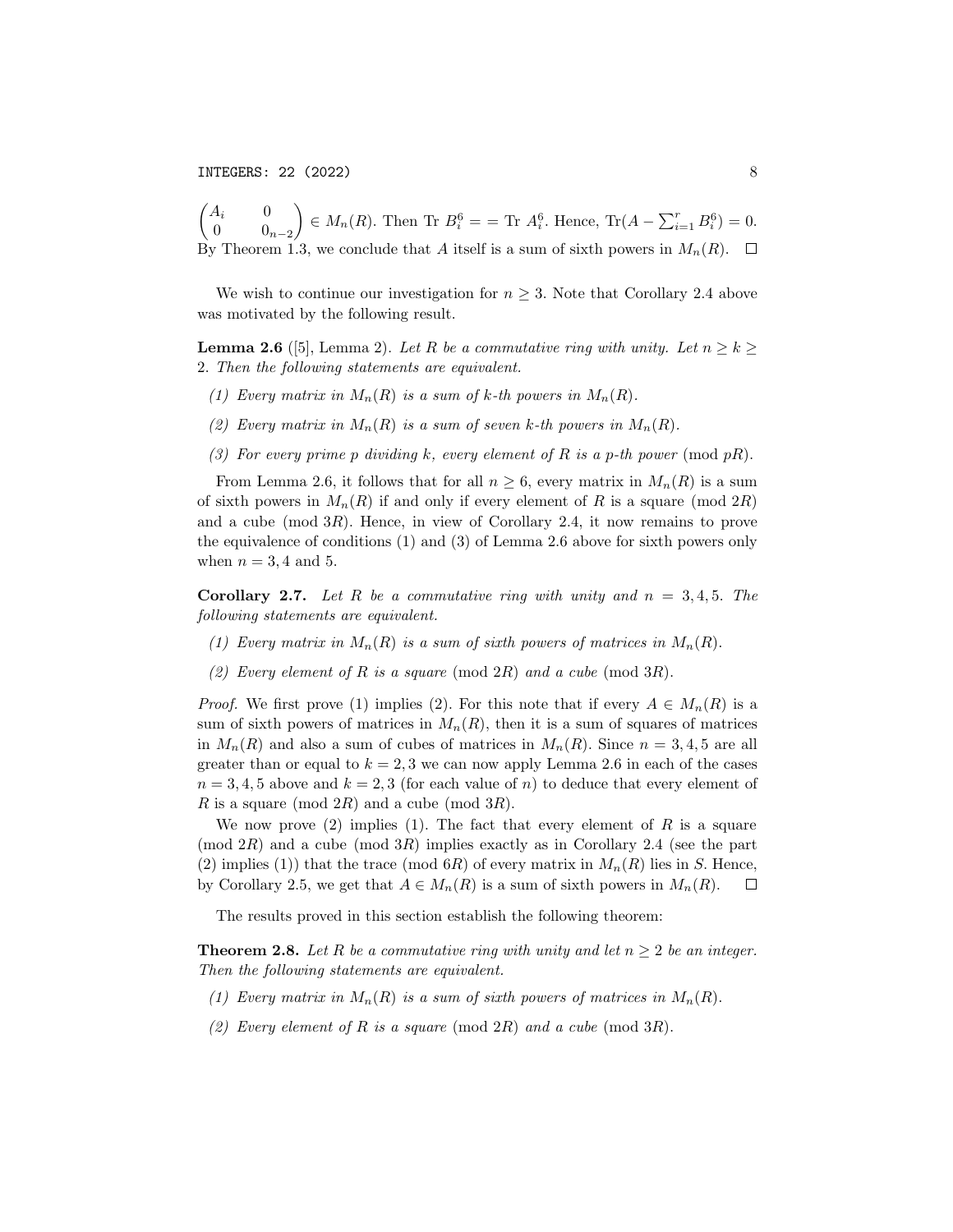### 3. Criteria for Matrices as Sums of Eighth Powers

In this section, we wish to derive results for eighth powers of matrices, similar to those derived in the previous section. For this we begin with the following lemma.

**Lemma 3.1.** Let  $A \in M_2(R)$  be such that  $A = B^8$ , for some  $B \in M_2(R)$ . Then there exist  $t, \delta \in R$  such that  $Tr A = t^8 - 8t^6 \delta + 20t^4 \delta^2 - 16t^2 \delta^3 + 2\delta^4$ .

*Proof.* For any  $B' \in M_2(R)$ , we have  $B'^2 = (\text{Tr } B')B' - (\text{det } B')I_2$ .

We know that if  $t = \text{Tr } B$  and  $\delta = \det B$ , the above equation applied with  $B' = B$ , gives that Tr  $B^2 = t^2 - 2\delta$ . Further for  $B' = B^2$ , we get  $B^4 = (\text{Tr } B^2)B^2 - (\text{det } B^2)I_2$ . Hence, Tr  $B^4 = (t^2 - 2\delta)^2 - 2\delta^2 = t^4 - 4t^2\delta + 2\delta^2$ . Again the above equation for  $B' = B^4$ , gives  $B^8 = (\text{Tr } B^4)B^4 - (\text{det } B^4)I_2$ . Hence Tr  $B^8 = (t^4 - 4t^2\delta + 2\delta^2)^2$  –  $2\delta^4 = t^8 - 8t^6\delta + 20t^4\delta^2 - 16t^2\delta^3 + 2\delta^4$ . Hence, if  $A = B^8$  and  $t = \text{Tr } B$  and  $\delta = \det B$ , we get that Tr  $A = \text{Tr } B^8 = t^8 - 8t^6 \delta + 20t^4 \delta^2 - 16t^2 \delta^3 + 2\delta^4$ .  $\Box$ 

In order to prove Theorem 1.2, Richman had used the theory of Witt vectors. For any prime p and integer  $s \geq 1$ , he had defined the set

$$
W(p, s, R) = \left\{ x_0^{p^s} + px_1^{p^{s-1}} + \dots + p^s x_s : x_0, x_1, \dots, x_s \in R \right\}
$$

and proved the results given below.

**Proposition 3.2** ([9], Proposition 3.1). The set  $W(p, s, R)$  is closed under addition and subtraction.

**Proposition 3.3** ([9], Proposition 3.2). Let  $A \in M_n(R)$  and  $n \geq 2$ . Then for any prime p and integer  $s \geq 1$ , Tr  $A^{p^s} \in W(p, s, R)$ .

In particular, if  $B \in M_n(R)$ , where  $n \geq 2$  for the particular case  $p = 2, s = 3$  we get that Tr  $B^8 = x_0^8 + 2x_1^4 + 4x_2^2 + 8x_3$ , with  $x_0, x_1, x_2, x_3 \in R$ . Motivated by the result on sixth powers, here also we can prove using Proposition 3.3 that the set of traces of eighth powers (mod  $8R$ ) is a subgroup of R.

**Lemma 3.4.** Let R be a commutative ring with unity. Define the set

$$
S_1 = \{x_0^8 + 2x_1^4 + 4x_2^2 \text{ (mod } 8R): x_0, x_1, x_2 \in R\}.
$$

Then  $S_1$  is a subgroup of R.

*Proof.* By Proposition 3.2,  $W(2,3, R)$  is closed under addition. Going modulo 8R we deduce that  $S_1$  is closed under addition too. As  $8s = 0$ , for all  $s \in S_1$ , we get that 7s serves as the additive inverse of an element  $s \in S_1$ .  $\Box$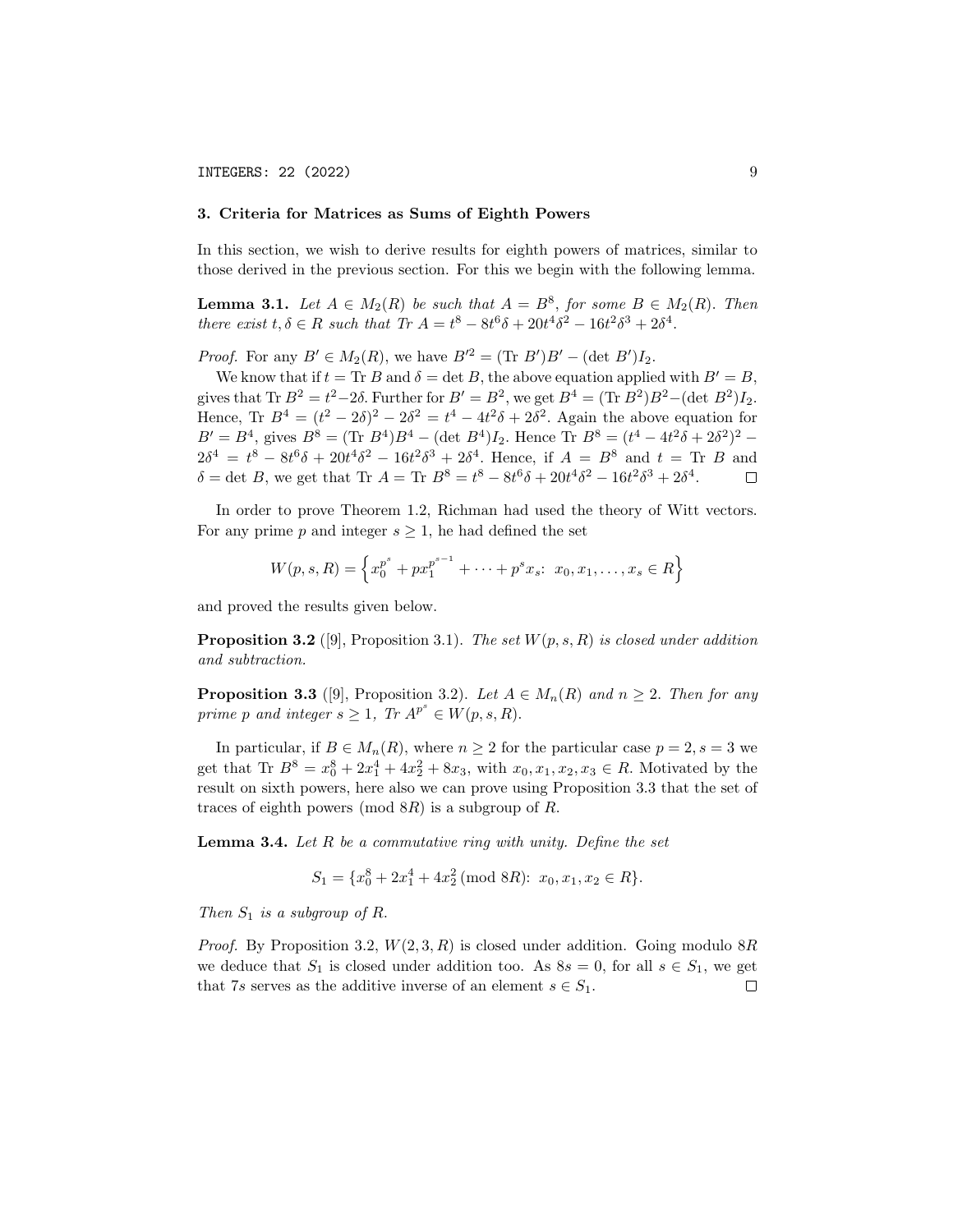**Theorem 3.5.** Let R be a commutative ring with unity and  $n \geq 2$  be an integer. Then  $A \in M_n(R)$  is a sum of eighth powers in  $M_n(R)$  if and only if  $Tr A \pmod{8R}$  $S_1$ , where  $S_1 = \{x_0^8 + 2x_1^4 + 4x_2^2 \pmod{8R} : x_0, x_1, x_2 \in R\}.$ 

*Proof.* If  $A \in M_n(R)$  is a sum of eighth powers of matrices, by Proposition 3.3 and using the fact that  $S_1$  is closed under addition, we get that Tr  $A \text{ (mod } 8R) \in S_1$ .

We now prove the converse. For this, note that we prove the converse only for  $n = 2$ . This is because using the form of the trace of the eighth power of a matrix as stated above Lemma 3.4 and the same observation as in Corollary 2.5 (with six replaced by eight), helps us to prove the result also for all  $n \geq 3$ . For this assume that  $A \in M_2(R)$  is such that Tr  $A \text{ (mod } 8R) \in S_1$ . Hence there exist  $a, b, c, d \in R$ such that Tr  $A = a^8 + 2b^4 + 4c^2 + 8d = \text{Tr} \begin{pmatrix} a & 0 \\ 0 & 0 \end{pmatrix}^8 + \text{Tr} \begin{pmatrix} 0 & b \\ -1 & 0 \end{pmatrix}^8 + 4c^2 + 8d.$ It suffices to prove that  $4c^2$  and  $8d$  are both sums of traces of eighth powers of matrices. This is because then,  $\text{Tr}(A - \sum_{i=1}^{k} B_i^8) = 0$ , for suitable  $B_i \in M_2(R)$ . By Theorem 1.3, A itself will be a sum of eighth powers of matrices, as required.

(a) We first prove that  $4c^2$  is a sum of traces of eighth powers of matrices. For this, we write down a few matrices with the traces of their eighth powers.

| Matrix $C_i$ |       | Trace $C_i^8$                    |
|--------------|-------|----------------------------------|
|              |       | $2c^4 - 8c^3 + 12c^2 - 8c + 2$   |
| $C_2$        |       | $2c^8-8c^6-16c^4-8c^2-1$         |
| $C_3$        | $c+1$ | $2c^4+8c^3-16c^2+8c-1$           |
|              |       | $c^8 + 8c^6 + 20c^4 + 16c^2 + 2$ |

With  $C_i$  as defined above, we have that

$$
4c2 = 12c2 - 8c2
$$
  
=  $(2c4 - 8c3 + 12c2 - 8c + 2) + (2c8 - 8c6 - 16c4 - 8c2 - 1)$   
 $-2c8 + 8c6 + 14c4 + 8c3 + 8c - 1$   
=  $\sum_{i=1}^{2}$  Tr  $Ci8 - 2c8 + 8c6 + 12c4 + (2c4 + 8c3 - 16c2 + 8c - 1) + 16c2$   
=  $\sum_{i=1}^{3}$  Tr  $Ci8 - 3c8 + (c8 + 8c6 + 20c4 + 16c2 + 2) - 8c4 - 2$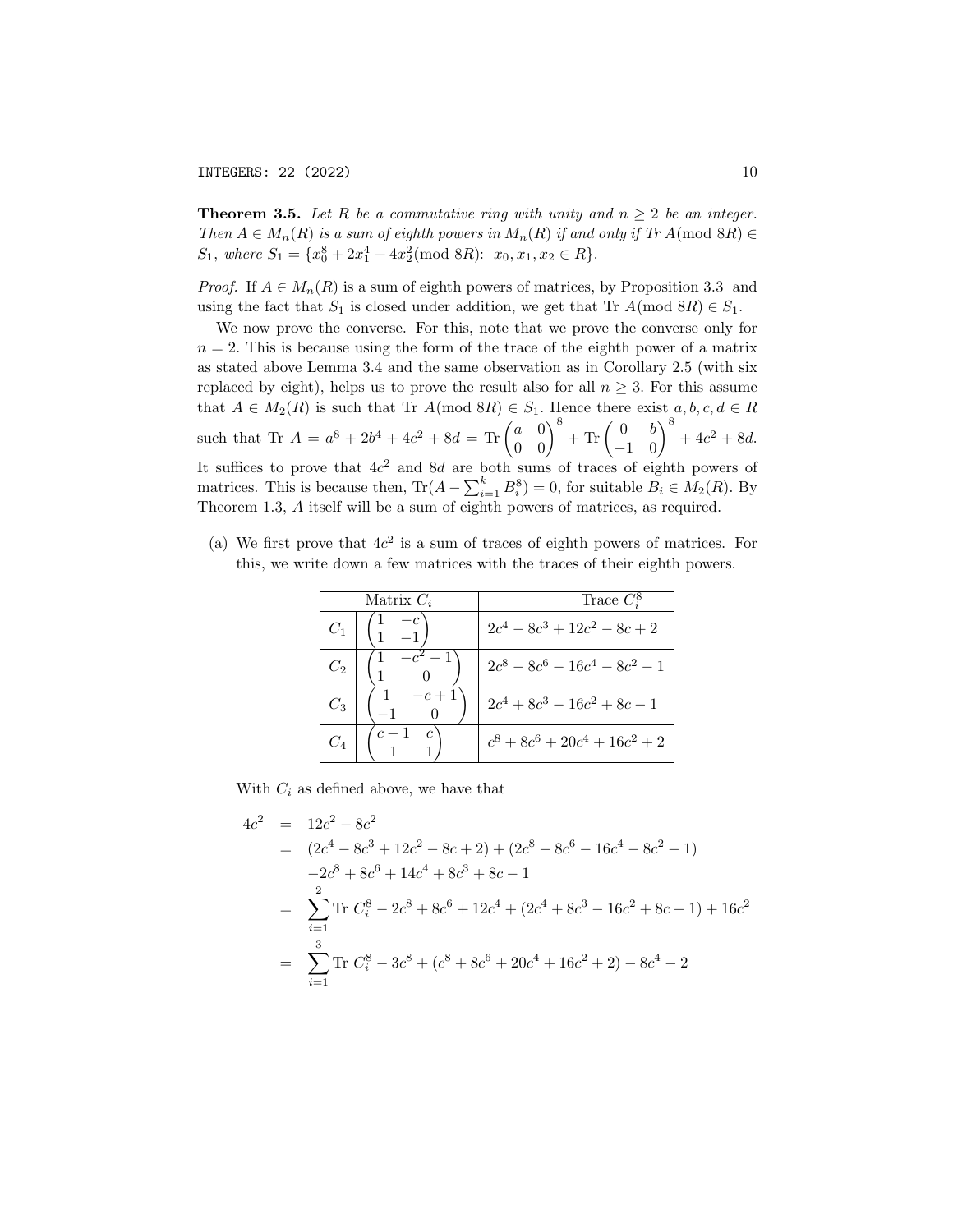$$
= \sum_{i=1}^{4} \text{Tr} C_i^8 - 23c^8 + (1 - 8c^4 + 20c^8 - 16c^{12} + 2c^{16}) - 3 + 16c^{12} - 2c^{16}
$$
  

$$
= \sum_{i=1}^{4} \text{Tr} C_i^8 + 23 \text{ Tr} \begin{pmatrix} c & c^2 \\ -1 & 0 \end{pmatrix}^8 + \text{Tr} \begin{pmatrix} 1 & c^4 \\ -1 & 0 \end{pmatrix}^8 + 3 \text{ Tr} \begin{pmatrix} 1 & 1 \\ -1 & 0 \end{pmatrix}^8
$$
  

$$
+ 8 \text{ Tr} \begin{pmatrix} 0 & c^3 \\ -1 & 0 \end{pmatrix}^8 + 2 \text{ Tr} \begin{pmatrix} c^2 & c^4 \\ -1 & 0 \end{pmatrix}^8.
$$

(b) Now we find matrices in  $M_2(R)$ , whose sum of the traces of eighth powers is 8d. We do this by writing a table of some useful matrices:

| Matrix $D_i$    |                                                     | Trace $D_i^8$                         |
|-----------------|-----------------------------------------------------|---------------------------------------|
| $D_1$           | $\begin{pmatrix} -d & d+1 \\ -1 & 0 \end{pmatrix}$  | $d^8 - 8d^7 + 12d^6 + 24d^5 - 26d^4$  |
|                 |                                                     | $-40d^3 - 4d^2 + 8d + 2$              |
| $D_2$           | $\begin{pmatrix} d+1 & -d^2 \\ 1 & 0 \end{pmatrix}$ | $-d^8 + 8d^7 + 12d^6 - 24d^5 - 30d^4$ |
|                 |                                                     | $+8d^3+20d^2+8d+1$                    |
| $D_3$           | $\begin{pmatrix} d+1 & d+1 \\ -1 & 0 \end{pmatrix}$ | $d^8 - 8d^6 - 8d^5 + 12d^4 + 24d^3$   |
|                 |                                                     | $+12d^2 - 1$                          |
| $\mathcal{D}_4$ | $\begin{pmatrix} -d+1 & d-1 \\ 1 & 0 \end{pmatrix}$ | $d^8 - 8d^6 + 8d^5 + 12d^4 - 24d^3$   |
|                 |                                                     | $+12d^2-1$                            |
| $D_5$           | $-1$ 0                                              | $2d^4 + 16d^3 + 20d^2 + 8d + 1$       |
| $D_6$           | $-d-1$<br>$\mathbf{1}$<br>$-1$                      | $2d^4 + 24d^3 + 80d^2 + 104d + 47$    |
| $D_7$           | $-2d-2$<br>$1 \quad$<br>$\mathbf{1}$<br>$\theta$    | $32d^4 - 112d^2 - 112d - 31$          |
| $D_8$           | $\boxed{d+1}$<br>$\mathbf{1}$<br>$-1$<br>$\theta$   | $2d^4 - 8d^3 - 16d^2 - 8d - 1$        |
| $D_9$           | $\overline{1-d^2-1}$<br>$\mathbf{1}$<br>$\theta$    | $2d^8 - 8d^6 - 16d^4 - 8d^2 - 1$      |
| $D_{10}$        | $-d+1$<br>$\mathbf{1}$<br>$-1$<br>$\hspace{0.6cm}0$ | $2d^4 + 8d^3 - 16d^2 + 8d - 1$        |
| $D_{11}$        | 1<br>$\overline{1}$                                 | $2d^4 - 8d^3 + 12d^2 - 8d + 2$        |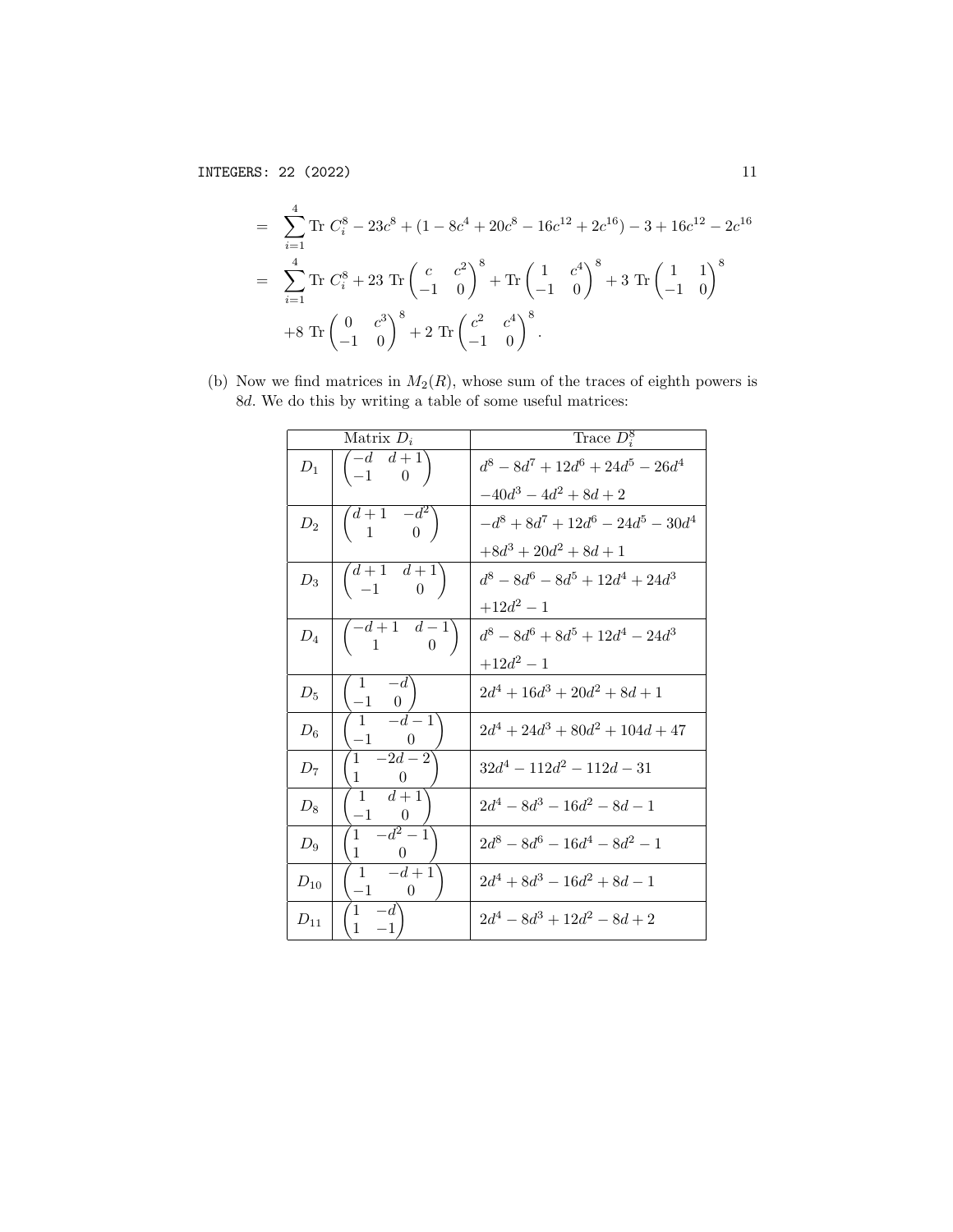With  $\mathcal{D}_i$  as defined above, we have:

$$
8d = (d^{8} - 8d^{7} + 12d^{6} + 24d^{5} - 26d^{4} - 40d^{3} - 4d^{2} + 8d + 2)
$$
\n
$$
-d^{8} + 8d^{7} - 12d^{6} - 24d^{5} + 26d^{4} + 40d^{3} + 4d^{2} - 2
$$
\n
$$
= \text{Tr } D_{1}^{8} + (-d^{8} + 8d^{7} + 12d^{6} - 24d^{5} - 30d^{4} + 8d^{3} + 20d^{2} + 8d + 1)
$$
\n
$$
-24d^{6} + 56d^{4} + 32d^{3} - 16d^{2} - 8d - 3
$$
\n
$$
= \sum_{i=1}^{2} \text{Tr } D_{i}^{8} + (d^{8} - 8d^{6} - 8d^{5} + 12d^{4} + 24d^{3} + 12d^{2} - 1)
$$
\n
$$
-d^{8} - 16d^{6} + 8d^{5} + 44d^{4} + 8d^{3} - 28d^{2} - 8d - 2
$$
\n
$$
= \sum_{i=1}^{3} \text{Tr } D_{i}^{8} + (d^{8} - 8d^{6} + 8d^{5} + 12d^{4} - 24d^{3} + 12d^{2} - 1)
$$
\n
$$
-2d^{8} - 8d^{6} + 32d^{4} + 32d^{3} - 40d^{2} - 8d - 1
$$
\n
$$
= \sum_{i=1}^{4} \text{Tr } D_{i}^{8} - 2d^{8} - 8d^{6} + 30d^{4} + (2d^{4} + 16d^{3} + 20d^{2} + 8d + 1)
$$
\n
$$
+ 16d^{3} - 60d^{2} - 16d - 2
$$
\n
$$
= \sum_{i=1}^{5} \text{Tr } D_{i}^{8} + (2d^{4} + 24d^{3} + 80d^{2} + 104d + 47) + [(32d^{4} - 112d^{2}) - (112d + 31)] + (-2d^{8} - 8d^{6} -
$$

This completes the proof of the fact that if  $A \in M_n(R)$  is such that Tr  $A \pmod{8R} \in$  $S_1$ , then A is a sum of eighth powers in  $M_n(R)$ .  $\Box$ 

We summarize our main result for eighth powers below.

.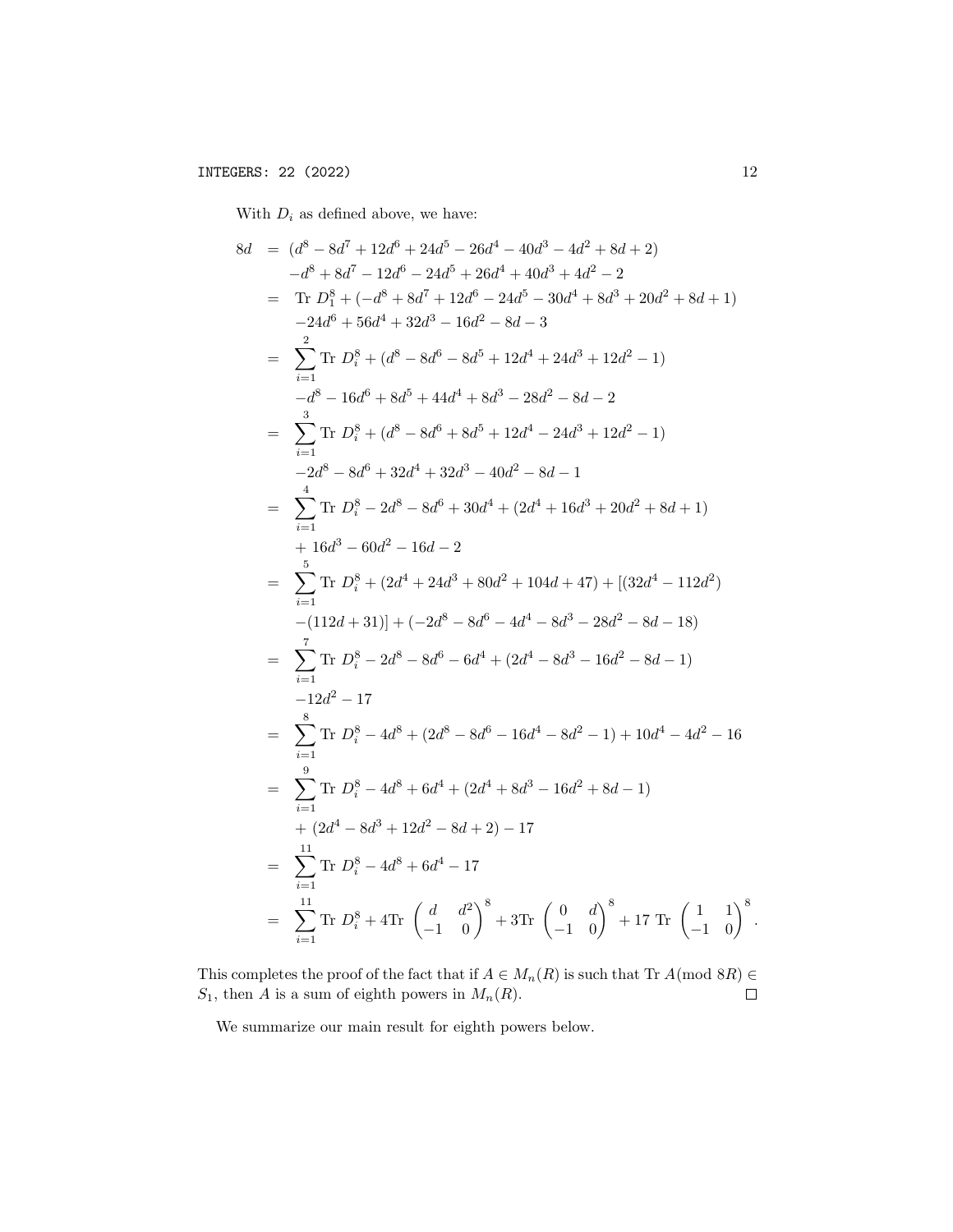**Theorem 3.6.** Let R be a commutative ring with unity. Let  $n \geq 2$  be an integer. The following statements are equivalent.

- (1) Every matrix in  $M_n(R)$  is a sum of eighth powers of matrices in  $M_n(R)$ .
- (2) Every element of R is a square (mod  $2R$ ).

*Proof.* We first prove (1) implies (2). If every matrix in  $M_n(R)$  is a sum of eighth powers in  $M_n(R)$ , then it is also a sum of squares in  $M_n(R)$ . Hence, by Lemma 2.6 applied with  $k = 2$ , we get that every element of R is a square (mod 2R).

We now prove (2) implies (1). Let  $A \in M_n(R)$ . Then, Tr  $A \in R$  and Tr A is a square modulo 2R. Hence there exist  $l, m \in R$  such that Tr  $A = l^2 + 2m$ . Since l, m are also squares (mod 2R), write  $l = l_0^2 + 2l_1$  and  $m = m_0^2 + 2m_1$ , to get Tr  $A = (l_0^2 + 2l_1)^2 + 2(m_0^2 + 2m_1) = l_0^4 + 2m_0^2 + 4(l_0^2l_1 + l_1^2 + m_1)$ . Let  $n_0 = l_0^2l_1 + l_1^2 + m_1 \in R$ . Then Tr  $A = l_0^4 + 2m_0^2 + 4n_0$ . Further writing  $l_0 = a_0^2 + 2a_1$  and  $m_0 = b_0^2 + 2b_1$ , and  $n_0 = c_0^2 + 2c_1$ , we get that Tr  $A = (a_0^2 + 2a_1)^4 + 2(b_0^2 + 2b_1)^2 + 4(c_0^2 + 2c_1)$ . Simplifying and going modulo 8R, we have Tr  $A \equiv a_0^8 + 2b_0^4 + 4c_0^2 \pmod{8R}$ . Hence Tr  $A \text{ (mod } 8R)$  is in  $S_1$ . By Theorem 3.5, A is a sum of eighth powers in  $M_n(R)$ .  $\Box$ 

# 4. Discriminant Criteria for a Matrix to Be a Sum of Sixth and Eighth Powers of Matrices

Let K be an algebraic number field and  $\mathcal O$  be an order of K. Here we will find the condition on the discriminant of the order  $\mathcal O$  so that every matrix over  $\mathcal O$  is a sum of sixth (eighth) powers of matrices. We will use the following lemma.

**Lemma 4.1** ([2], Theorem 3.2). Let  $\mathcal O$  be an order in a number field K and p be a prime. The following statements are equivalent.

- 1. Every element of  $\mathcal O$  is a p-th power modulo  $p\mathcal O$ .
- 2.  $x \in \mathcal{O}, x^p \in p\mathcal{O}$  imply  $x \in p\mathcal{O}.$
- 3.  $(p, disc O) = 1$ .

**Theorem 4.2.** Let  $\mathcal{O}$  be an order of an algebraic number field and let  $n \geq 2$  be an integer. Then every matrix in  $M_n(\mathcal{O})$  is a sum of sixth powers in  $M_n(\mathcal{O})$  if and only if  $(6, disc \mathcal{O}) = 1$ .

*Proof.* If every matrix in  $M_n(\mathcal{O})$  is a sum of sixth powers of matrices, then clearly every matrix in  $M_n(\mathcal{O})$  is a sum of squares and also a sum of cubes of matrices in  $M_n(\mathcal{O})$ . Therefore by Theorem 1.4 and Theorem 1.7, we get (2, disc  $\mathcal{O}$ ) =  $(3, \text{ disc }\mathcal{O}) = 1.$  Combining we have  $(6, \text{ disc }\mathcal{O}) = 1.$